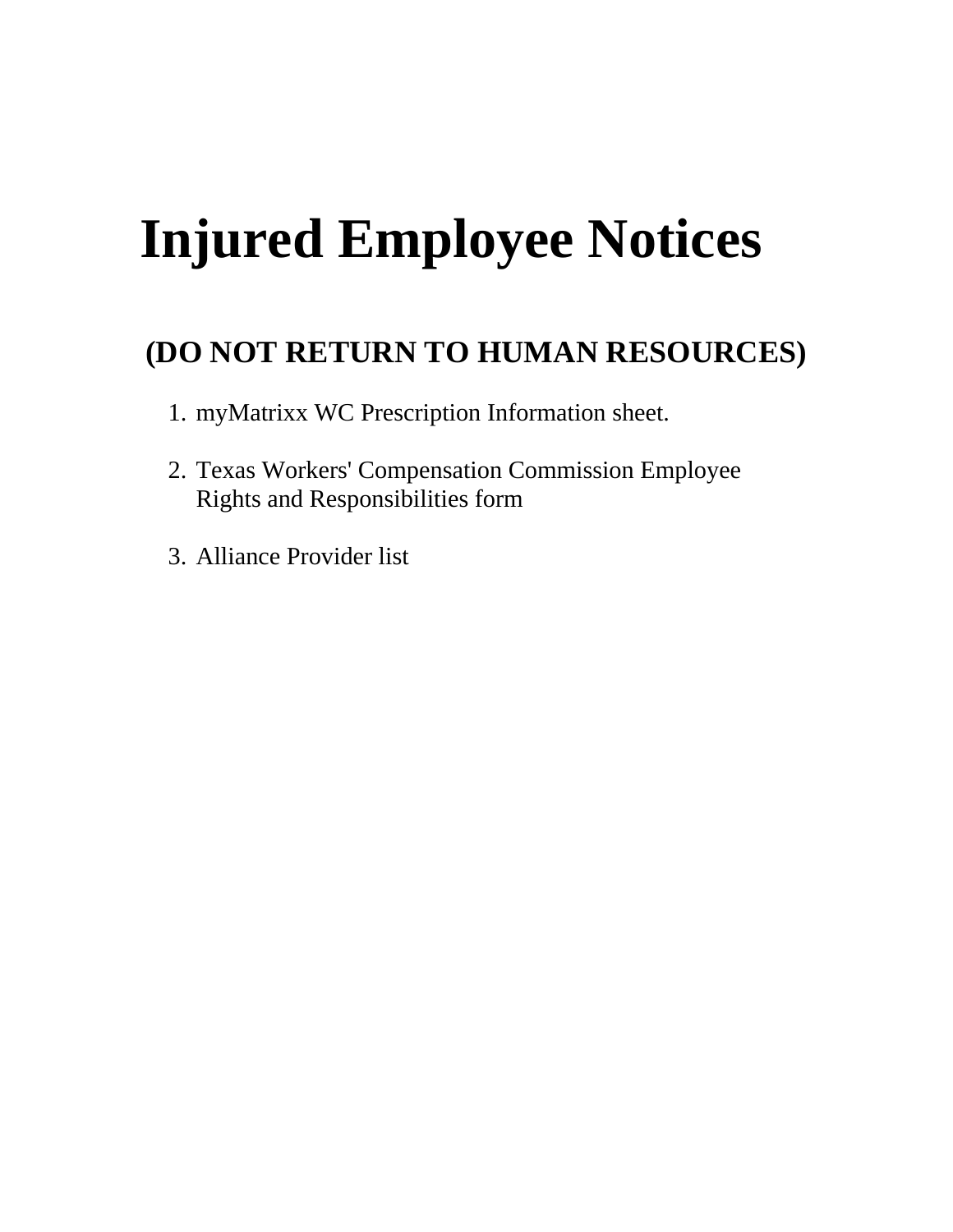



**Texas Association of Counties Risk Management Pool** 

P.O. Box 160120 Austin, TX (800) 752-6301

# **Texas Association of Counties Risk Management Pool Workers' Compensation Prescription Information**

## **Employer:**

Please fill out employee information below and provide employee with this document to take to any pharmacy with prescriptions.

| <b>Employee Name:</b>                                  |           |  |
|--------------------------------------------------------|-----------|--|
| Group#:                                                | 10602730  |  |
| Member ID (SSN):                                       |           |  |
| Date of Injury:                                        |           |  |
| Processor:                                             | myMatrixx |  |
| Bin#:                                                  | 014211    |  |
| Days supply is limited up to 30 days for a new injury. |           |  |
| myMatrixx Help Desk: (877) 804-4900                    |           |  |
|                                                        |           |  |

### V ee $\varphi$ Employee:

Texas Association of Counties Risk Management Pool has partnered with *myMatrixx* to make filling workers´ compensation prescriptions easy.

This document serves as a temporary prescription card. A permanent prescription card specific to your injury will be forwarded directly to you within the next 3 to 5 business days. This form does not certify compensability or guarantee payment.

Please take this letter and your prescription(s) to a pharmacy near you. myMatrixx has a network of over 4,680 pharmacies in Texas and 65,000 pharmacies nationwide. If you need assistance locating a network pharmacy near you, please call myMatrixx toll free at (877) 804-4900.

#### TO LOCATE AN APPROVED DOCTOR OR HEALTHCARE PROVIDER, PLEASE VISIT: **WWW.PSWCA.ORG**

# IF YOU ARE DENIED MEDICATION(S) AT THE PHARMACY PLEASE CALL (877) 804-4900

#### **Pharmacist:**

Please obtain above information from the injured employee if not already filled in by employer to process prescriptions for the workers' compensation injury only.

For questions or rejections please call (877) 804-4900. Please do not send patient home or have patient pay for medication(s) before calling myMatrixx for assistance.

FOR ALL REJECTIONS OR QUESTIONS CALL: (877) 804-4900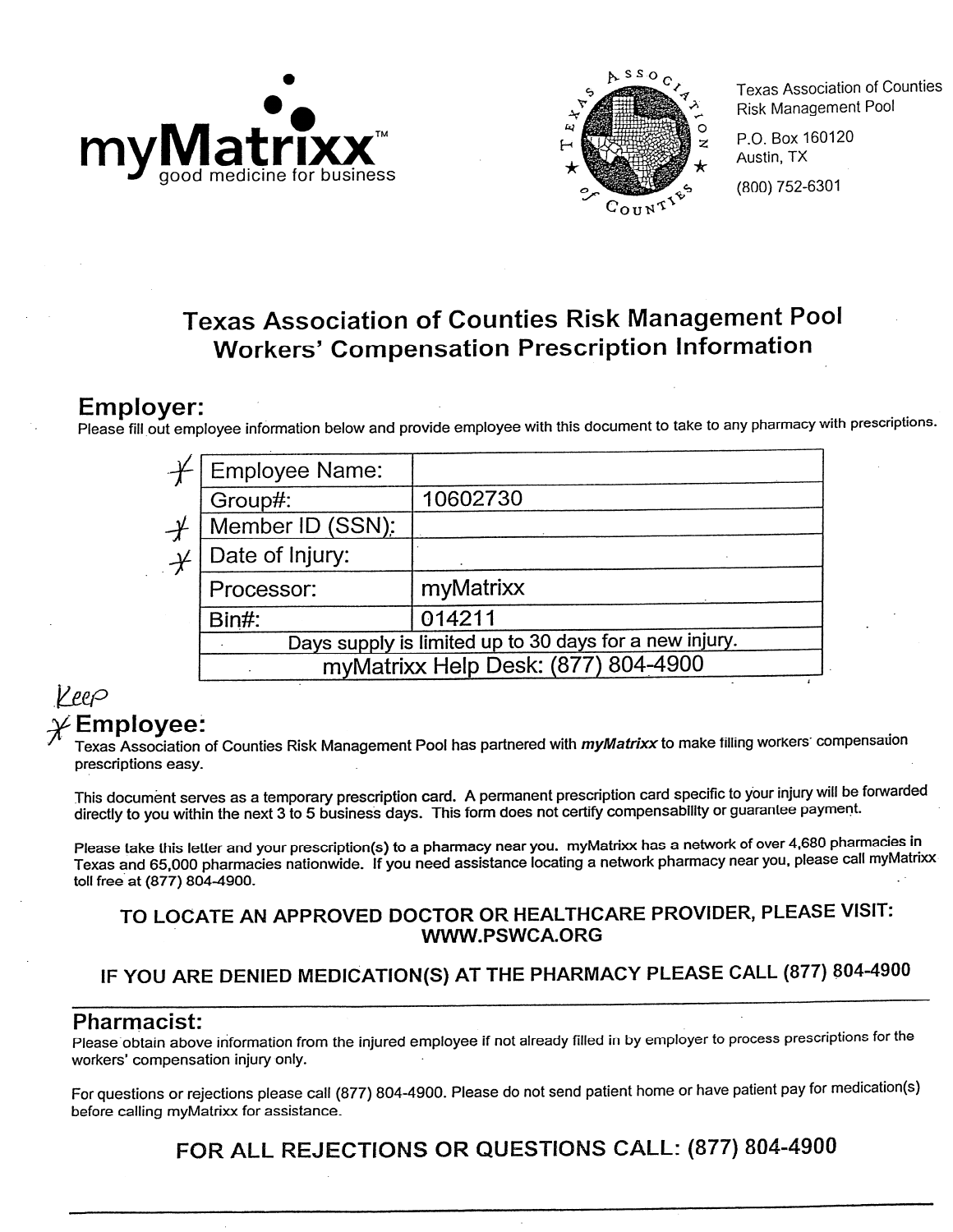

#### **Notice of Injured Employee Rights and Responsibilities in the Texas Workers' Compensation System**

As an injured employee in Texas, you have the right to free assistance from the Office of Injured Employee Counsel (OIEC). This assistance is offered at local offices across the State. These local offices also provide other workers' compensation system services from the Texas Department of Insurance (TDI). TDI is the State agency that administers and regulates the workers' compensation system through the Division of Workers' Compensation (DWC). Many services provided by OIEC and DWC can be completed over the telephone. You can contact OIEC by calling the toll-free telephone number 1-866-EZE-OIEC (1-866-393-6432). Additional information, including office locations, is available on the Internet at: www.oiec.texas.gov. You can contact DWC by calling the toll-free telephone number 1-800- 252-7031. Information about DWC is available on the Internet at: www.tdi.texas.gov.

#### **Your Rights in the Texas Workers' Compensation System:**

NORMAN DARWIN, PUBLIC COUNSEL

**1. You have the right to hire an attorney to help you with your workers' compensation claim.** 

For assistance locating an attorney, contact the State Bar of Texas' lawyer referral service at 1-877-983-9227 or http://www.texasbar.com/. Attorney referral information can also be found on OIEC's website at www.oiec.texas.gov. **2. You have the right to receive assistance from OIEC if you do not have an attorney.** 

OIEC Customer Service Representatives and Ombudsmen are available to answer your questions and provide assistance with your workers' compensation claim by calling OIEC or visiting an OIEC office. **You must sign a written authorization before an OIEC employee can access information on your claim.** Call or visit an OIEC office to fill out the written authorization. Customer Service Representatives and Ombudsmen are trained in the field of workers' compensation and can help you with scheduling a dispute resolution proceeding about your workers' compensation claim. An Ombudsman can also assist you at a benefit review conference (BRC), contested case hearing (CCH), and an appeal. However, Ombudsmen cannot make decisions for you or give legal advice.

**3. You may have the right to receive medical and income benefits regardless of who was at fault for your injury, with certain exceptions. Your beneficiaries may be entitled to death and burial benefits.** 

Information about the exceptions can be found at www.tdi.texas.gov or by visiting with OIEC staff. **4. You may have the right to receive medical care to treat your workplace injury or illness for as long as it is medically necessary and related to the workplace injury.** 

You may have the right to reimbursement of your incurred expenses after traveling to attend a medical appointment or required medical examination if the trip meets qualifying conditions.

#### **5. You may have the right to receive income benefits for your work-related injury.**

There are several types of income benefits and eligibility requirements. Information on the types of income benefits that may be available and the eligibility requirements can be found at www.tdi.texas.gov or by visiting with OIEC staff. **6. You may have the right to dispute resolution regarding income and medical benefits.** 

You may request Medical Dispute Resolution if you disagree with the insurance carrier regarding medical benefits. You may request Indemnity (Income) Dispute Resolution if you disagree with the insurance carrier regarding income benefits. The law provides that your dispute proceedings will be held within 75 miles from your residence. **7. You have the right to choose a treating doctor.** 

FORM OMB-49 (REV. 06/2012)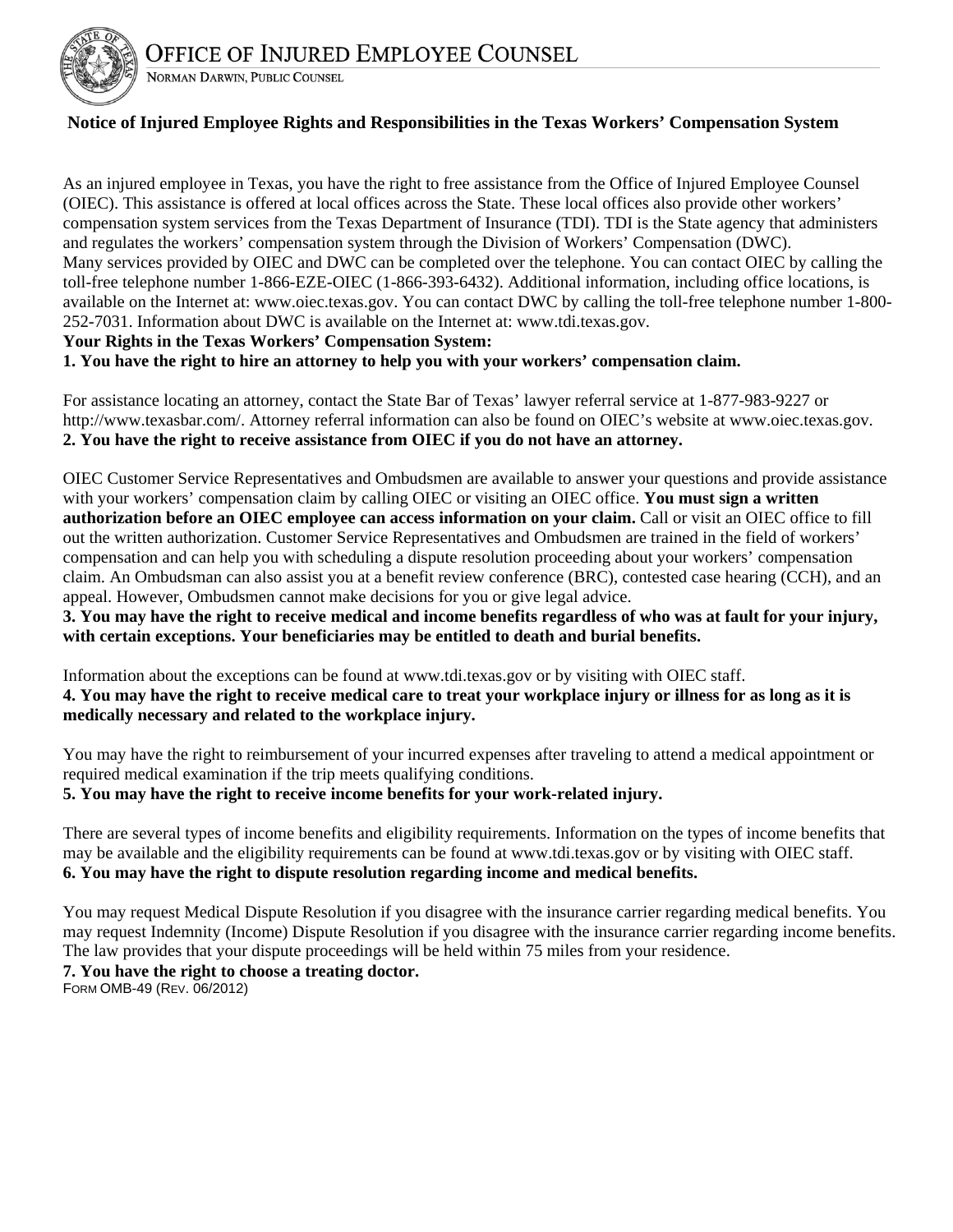If you are in a Workers' Compensation Health Care Network (network), you must choose your doctor from the network's treating doctor list. You may change your treating doctor once without network approval. If you are not in a network, you may initially choose any doctor who is willing to treat your workers' compensation injury; however, changing your treating doctor must be pre-approved by the DWC if you are not in a network. If you are employed by a political subdivision (e.g. city, county, school district,) you must follow its rules for choosing a treating doctor. It is important to follow all the rules in the workers' compensation system**. If you do not follow these rules, you may be held responsible for payment of medical bills.** OIEC staff can help you to understand these rules.

#### **8. You have the right for your workers' compensation claim information to be kept confidential.**

In most cases, the contents of your claim file cannot be obtained by others. Some parties have a right to know what is in your claim file, such as your employer or your employer's insurance carrier. Also, an employer that is considering hiring you may get limited information about your claim from DWC.

#### **Your Responsibilities in the Texas Workers' Compensation System**

**1. You have the responsibility to tell your employer if you have been injured at work while performing the duties of your job. You must tell your employer within 30 days of the date you were injured or first knew your injury or illness might be work-related.** 

#### **2. You have the responsibility to know if you are in a Workers' Compensation Health Care Network (network).**

If you do not know whether you are in a network, ask the employer you worked for at the time of your injury. If you are in a network, you have the responsibility to follow the network rules. If there is something you do not understand, ask your employer or call OIEC. If you would like to file a complaint about a network, call TDI's Customer Help Line at 1- 800-252-3439 or file a complaint online at http://www.tdi.texas.gov/consumer/complfrm.html#wc.

#### **3. If you worked for a political subdivision (e.g., city, county, school district) at the time of your injury, you have the responsibility to find out how to receive medical treatment.**

Your employer should be able to provide you with the information you will need in order to determine which health care providers can treat you for your workplace injury.

**4. You have the responsibility to tell your doctor how you were injured and whether the injury is work-related.** 

#### **5. You have the responsibility to send a completed Employee's Claim for Compensation for a Work-Related Injury or Occupational Claim Form (DWC041) to DWC.**

You have one year to send the form after you were injured or first knew that your illness might be work-related. Send the completed DWC041 form even if you already are receiving benefits. You may lose your right to benefits if you do not timely send the completed claim form to DWC. For a copy of the DWC041 form you may contact DWC or OIEC. **6. You have the responsibility to provide your current address, telephone number, and employer information to DWC and the insurance carrier. DWC can be contacted at 1-800-252-7031.** 

**7. You have the responsibility to tell DWC and the insurance carrier anytime there is a change in your employment status or wages.** (Examples of changes include: you stop working because of your injury; you start working; or you are offered a job).

#### **8. Eligible beneficiaries or persons seeking death and burial benefits have the responsibility to send a completed Beneficiary Claim for Death Benefits (DWC-042) to DWC within one year following the employee's date of death.**

**9. You are prohibited from making frivolous or fraudulent claims or demands.**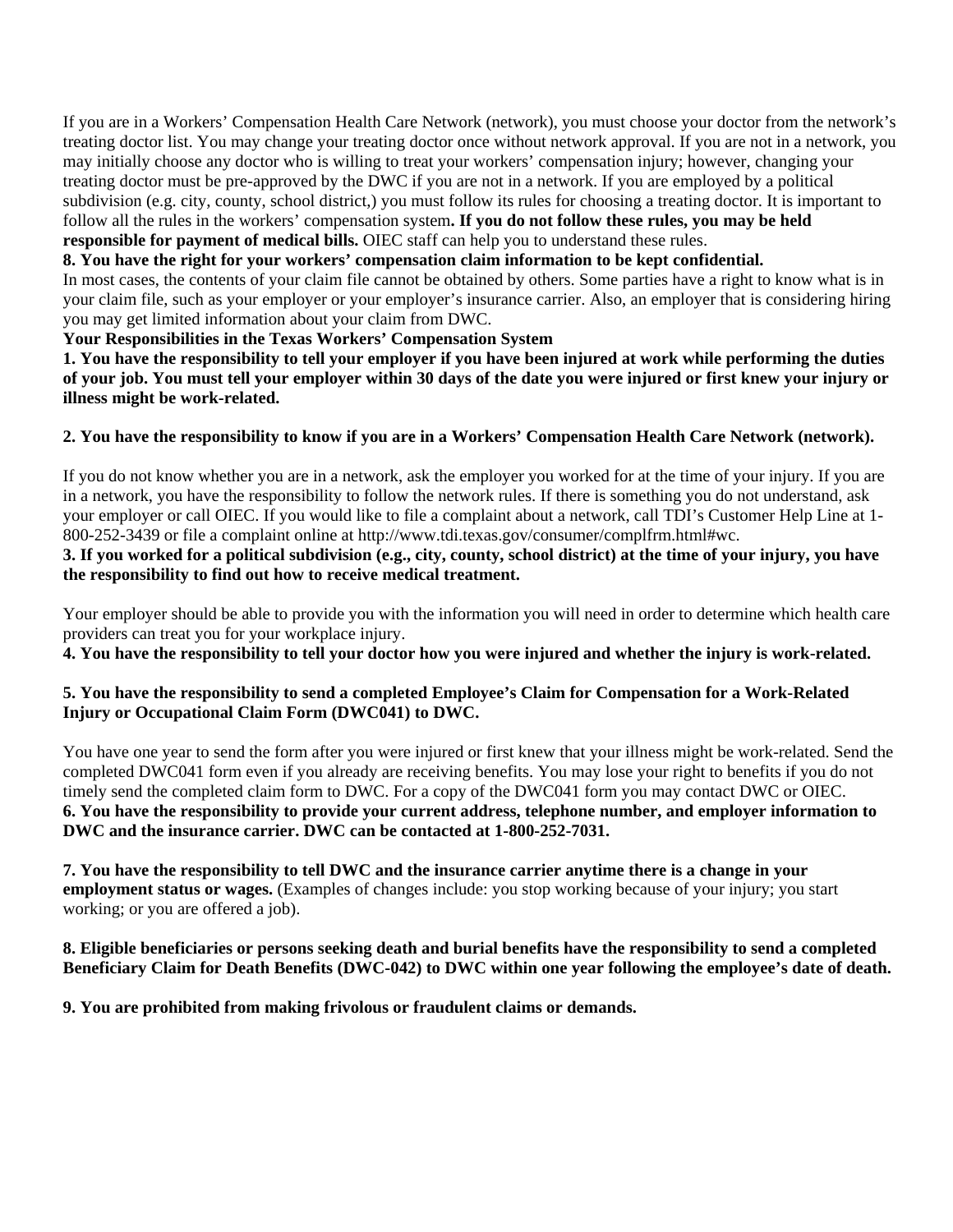

#### **Aviso sobre los Derechos y Responsabilidades para los Empleados Lesionados en el Sistema de Compensación para Trabajadores de Texas**

En Texas, usted como empleado lesionado tiene derecho a recibir ayuda gratuita por parte de la Oficina de Asesoría Pública para el Empleado Lesionado (Office of Injured Employee Counsel -OIEC, por su nombre y siglas en inglés). Esta ayuda se ofrece en las oficinas locales en todo el estado. Las oficinas locales también proporcionan otros servicios del sistema de compensación para trabajadores por parte del Departamento de Seguros de Texas (Texas Department of Insurance -TDI, por su nombre y siglas en inglés). TDI, es la agencia estatal que regula y administra el sistema de compensación para trabajadores mediante la División de Compensación para Trabajadores (Division of Workers' Compensation –DWC, por su nombre y siglas en inglés).

Muchos de los servicios que son proporcionados por parte de OIEC y de DWC pueden ser llevados a cabo por teléfono. Usted puede comunicarse con OIEC llamando al teléfono gratuito 1-866-EZE-OIEC (1-866-393-6432). Visite el sitio Web de OIEC en www.oiec.texas.gov, para obtener información adicional, incluyendo la ubicación de las oficinas. Usted puede comunicarse con DWC llamando al teléfono gratuito 1-800-252-7031. La información de DWC se encuentra disponible en la página de Internet: www.tdi.texas.gov.

#### **Sus Derechos Dentro del Sistema de Compensación para Trabajadores de Texas:**

**1. Usted tiene derecho a contratar a un abogado para asistirle con su reclamación de compensación para trabajadores.** 

Para obtener asistencia para encontrar a un abogado, llame al servicio de recomendación de abogados de la Barra de Abogados del Estado de Texas (State Bar of Texas, por su nombre en inglés) al 1-877-983-9227 o visite www.texasbar.com. La información sobre la recomendación de abogados también puede encontrarse en la página de Internet de OIEC en www.oiec.texas.gov.

**2. Usted tiene derecho a recibir asistencia por parte de OIEC si no cuenta con un abogado.** 

Los Representantes de Servicio al Cliente de OIEC, así como los Ombudsman están disponibles para responder a sus preguntas y proporcionarle asistencia con su reclamación de compensación para trabajadores ya sea llamando a OIEC o visitando una de las oficinas de OIEC. **Usted debe firmar una autorización por escrito antes que un empleado de OIEC pueda tener acceso a la información sobre su reclamación.** Llame o visite una oficina de OIEC para completar la autorización por escrito. Los Representantes de Servicio al Cliente de OIEC y los Ombudsman han sido entrenados en el campo de compensación para trabajadores y pueden ayudarle a programar un procedimiento de resolución de disputas, relacionado con su reclamación de compensación para trabajadores. Un ombudsman también puede asistirle en una Conferencia para Revisión de Beneficios (Benefit Review Conference –BRC, por su nombre y siglas en inglés), en una Audiencia para Disputar Beneficios (Contested Case Hearing –CCH, por su nombre y siglas en inglés), y en una apelación. Sin embargo, un Ombudsman no puede tomar decisiones por usted, ni dar opiniones por usted o proporcionar asesoramiento legal.

**3. Con ciertas excepciones, usted tiene derecho a recibir beneficios médicos y beneficios de ingresos sin importar quién tuvo la culpa de su lesión. Sus beneficiarios podían tener derecho a recibir beneficios por causa de muerte y beneficios de gastos para el entierro.** 

La información sobre las excepciones puede encontrarse en www.tdi.texas.gov o consultando al personal de OIEC. 2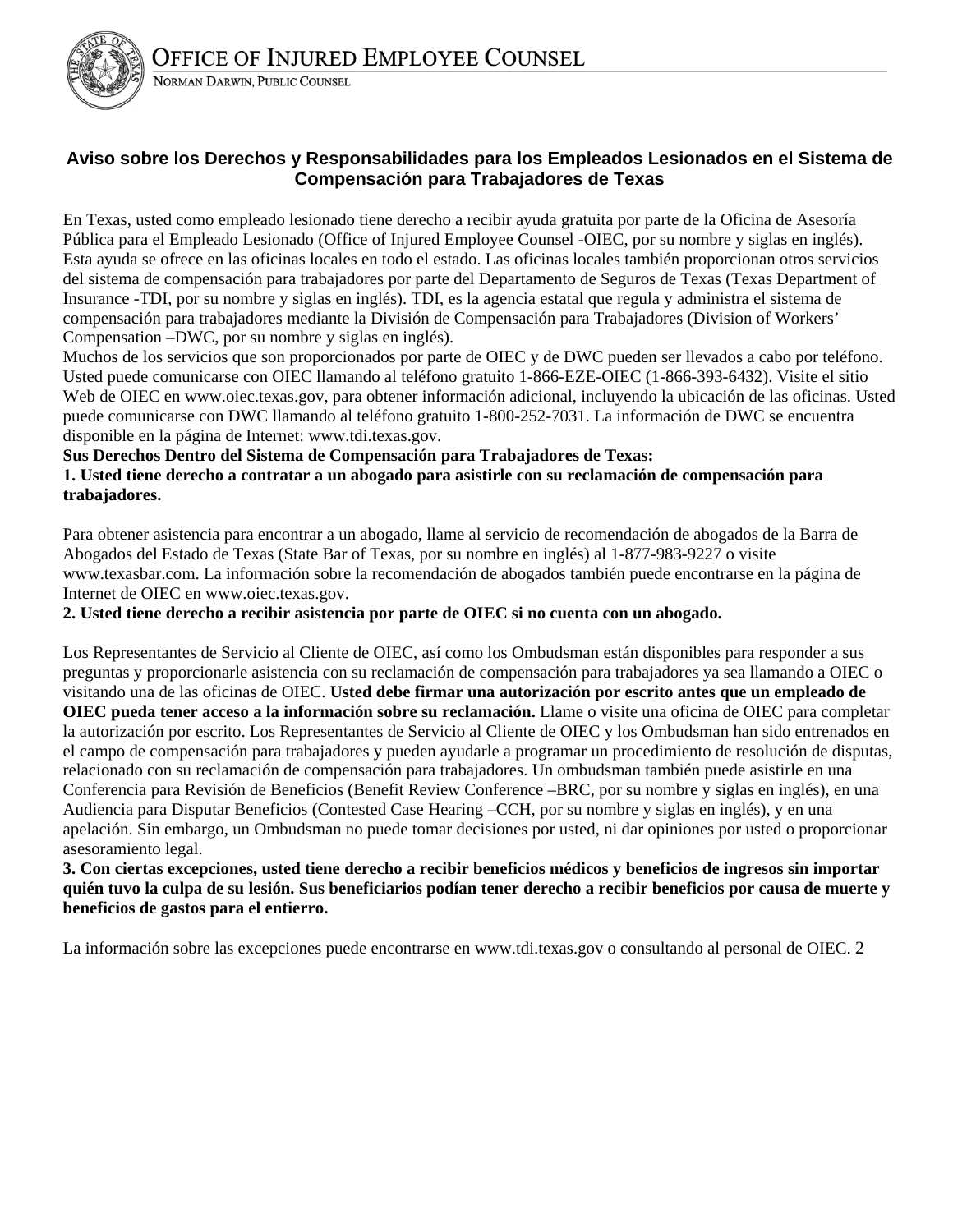#### **4. Usted puede tener derecho a recibir atención médica para atender su lesión o enfermedad que sucedió en el área de trabajo, durante todo el tiempo que sea médicamente necesario y relacionado con la lesión que sucedió en el área de trabajo.**

Usted puede tener derecho a recibir un reembolso por los gastos incurridos después de viajar para asistir a una cita médica o a un examen médico requerido (required medical examination, por su nombre en inglés), si el viaje cumple con las condiciones de calificación.

#### **5. Usted puede tener derecho a recibir beneficios de ingresos por su lesión relacionada con el trabajo.**

Existen varios tipos de beneficios de ingresos, así como requisitos de elegibilidad. La información sobre los tipos de beneficios de ingresos que pueden estar disponibles, y los requisitos de elegibilidad pueden ser encontrados en www.tdi.texas.gov o consultando al personal de OIEC.

#### **6. Usted puede tener derecho a una resolución de disputas con respecto a sus beneficios de ingresos y beneficios médicos.**

Usted puede solicitar una Resolución de Disputas Médicas (Medical Dispute Resolution, por su nombre en inglés) si está en desacuerdo con la aseguradora sobre los beneficios médicos. Usted puede solicitar una Resolución de Disputas por Indemnización (Ingresos) (Indemnity (Income) Dispute Resolution, por su nombre en inglés), si está en desacuerdo con la aseguradora sobre los beneficios de ingresos. La ley establece que sus procedimientos de resolución de disputas sean llevados a cabo dentro de 75 millas del domicilio suyo.

#### **7. Usted tiene derecho a escoger a su médico de tratamiento.**

Si usted pertenece a una red de servicios médicos de compensación para trabajadores (Workers' Compensation Health Care Network), (red), debe escoger a su médico de la lista de médicos de tratamiento de la red. Usted puede cambiar a su médico de tratamiento una sola vez sin la necesidad de obtener la aprobación de la red. Si no pertenece a una red, usted puede inicialmente escoger a cualquier médico que esté dispuesto a atender su lesión de compensación para trabajadores; sin embargo, si usted no pertenece a una red, el cambio de su médico de tratamiento debe ser pre-aprobado por DWC. Si es empleado de una subdivisión política, tal como la ciudad, el condado, o el distrito escolar, usted deberá seguir los reglamentos de dicha subdivisión política para escoger a un médico de tratamiento. Es importante seguir todos los reglamentos en el sistema de compensación para trabajadores. **Si usted no sigue estos reglamentos, podría ser considerado responsable por el pago de las facturas médicas.** El personal de OIEC puede ayudarle a entender estos reglamentos.

#### **8. Usted tiene derecho a que la información sobre su reclamación de compensación para trabajadores se mantenga confidencial.**

En la mayoría de los casos, el contenido del expediente de su reclamación no puede ser obtenido por otras personas. Algunos participantes tienen derecho a conocer el contenido del expediente de su reclamación, tal como su empleador o la aseguradora de su empleador. También, un empleador que esté considerando contratarle a usted puede obtener información limitada por parte de DWC sobre su reclamación.

#### **Sus Responsabilidades Dentro del Sistema de Compensación para Trabajadores de Texas:**

**1. Usted tiene la responsabilidad de informar a su empleador si se ha lesionado en el trabajo mientras desempeñaba sus deberes de trabajo. Usted debe informar a su empleador dentro de 30 días a partir de la fecha en que sucedió su lesión o del día en que usted se dio cuenta que su lesión o enfermedad podría estar relacionada con su trabajo.** 

#### **2. Usted tiene la responsabilidad de saber si pertenece a una Red de Servicios Médicos de Compensación para Trabajadores (red) (Workers' Compensation Health Care Network -network).**

Si no sabe si pertenece a una red de servicios médicos, pregúntele al empleador para el cual usted trabajaba al momento en que ocurrió su lesión. Si pertenece a una red, es su responsabilidad seguir los reglamentos de dicha red. Si usted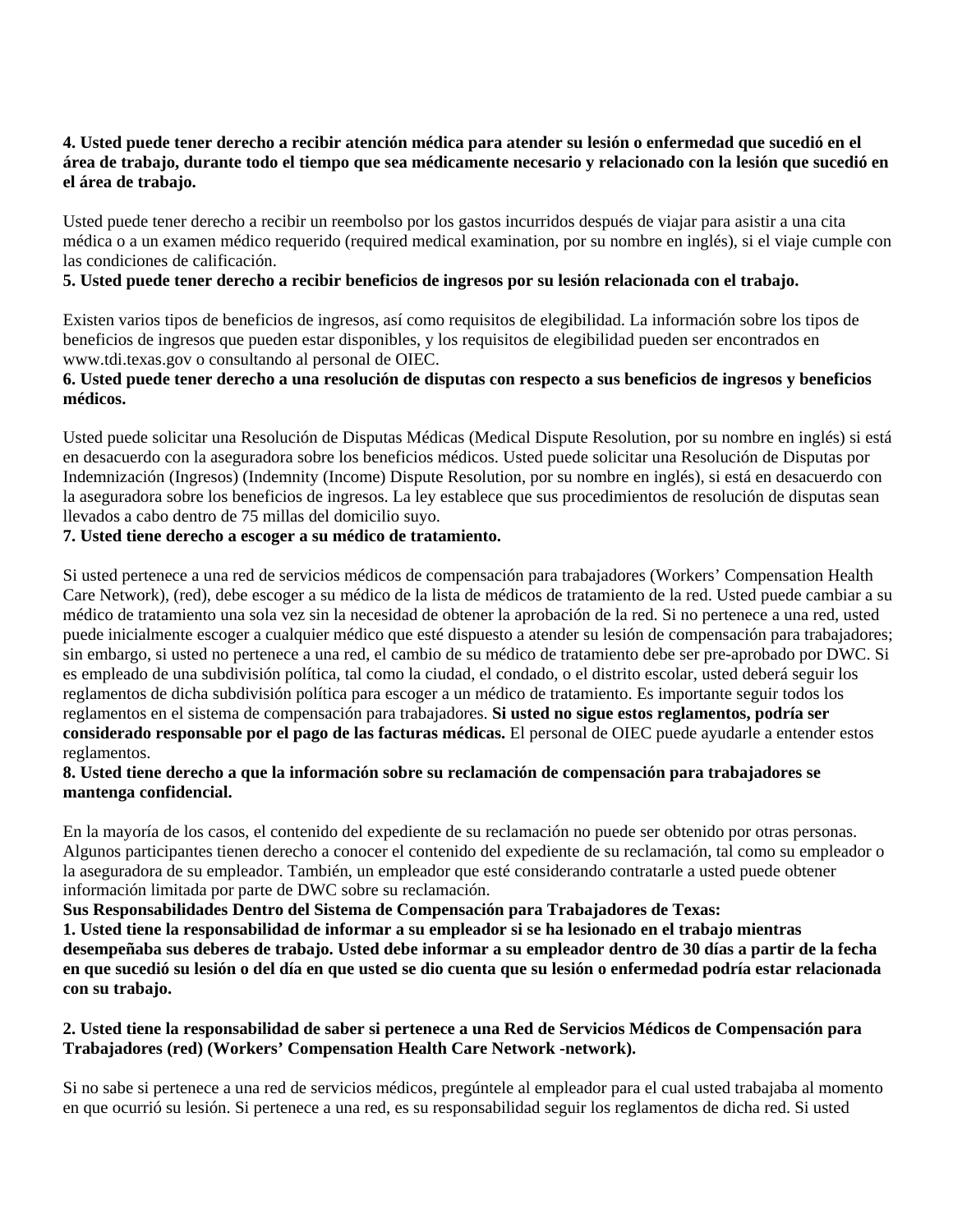encuentra algo que no entiende, pregunte a su empleador o llame a OIEC. Si desea presentar una queja sobre una red, llame a la Línea de Ayuda al Consumidor de TDI (TDI's Consumer Help Line, por su nombre en inglés) al 1-800-252- 3439 o presente su queja en línea en www.tdi.texas.gov/consumer/complfrm.html#wc.

#### **3. Si usted trabajó para una subdivisión política (p. ej. la ciudad, el condado o el distrito escolar) al momento en que sucedió su lesión, es su responsabilidad averiguar cómo recibir tratamiento médico.**

Su empleador debe poder proporcionar la información que usted necesita para determinar cuáles son los proveedores de servicios médicos que pueden atender su lesión relacionada con el trabajo.

#### **4. Usted tiene la responsabilidad de informar a su médico cómo es que usted se lesionó y determinar si la lesión está relacionada con el trabajo.**

#### **5. Usted tiene la responsabilidad de completar y enviar a DWC el Formulario DWC-041, Reclamo del Empleado para Compensación por una Lesión Relacionada con el Trabajo o Enfermedad Ocupacional.**

Usted cuenta con un año para enviar el formulario después de haberse lesionado o después de haberse enterado que su enfermedad podría estar relacionada con su trabajo. Complete y envíe el Formulario DWC-041 aun si ya está recibiendo beneficios. Usted puede perder su derecho a recibir beneficios si no envía a tiempo el formulario completo a DWC. Para obtener una copia del Formulario DWC-041 comuníquese con DWC o con OIEC.

**6. Usted tiene la responsabilidad de proporcionar su dirección actual, número de teléfono e información sobre su empleador a DWC y a la aseguradora. Usted puede comunicarse con DWC al 1-800-252-7031.** 

#### **7. Usted tiene la responsabilidad de informarle a DWC y a la aseguradora cada vez que haya un cambio en el estado de su empleo o su salario.**

(Algunos ejemplos de cambios incluyen: si deja de trabajar a causa de su lesión; si usted regresa a trabajar; o si recibe una oferta de trabajo).

**8. Los beneficiarios que son elegibles o las personas que buscan obtener beneficios por causa de muerte o beneficios de gastos para el entierro, tienen la responsabilidad de completar y enviar a DWC el Formulario DWC-042, Reclamación del Beneficiario para Obtener Beneficios por Causa de Muerte dentro de un año, a partir de la fecha en que el empleado falleció.** 

**9. Usted tiene prohibido hacer reclamaciones o demandas injustificadas o fraudulentas.**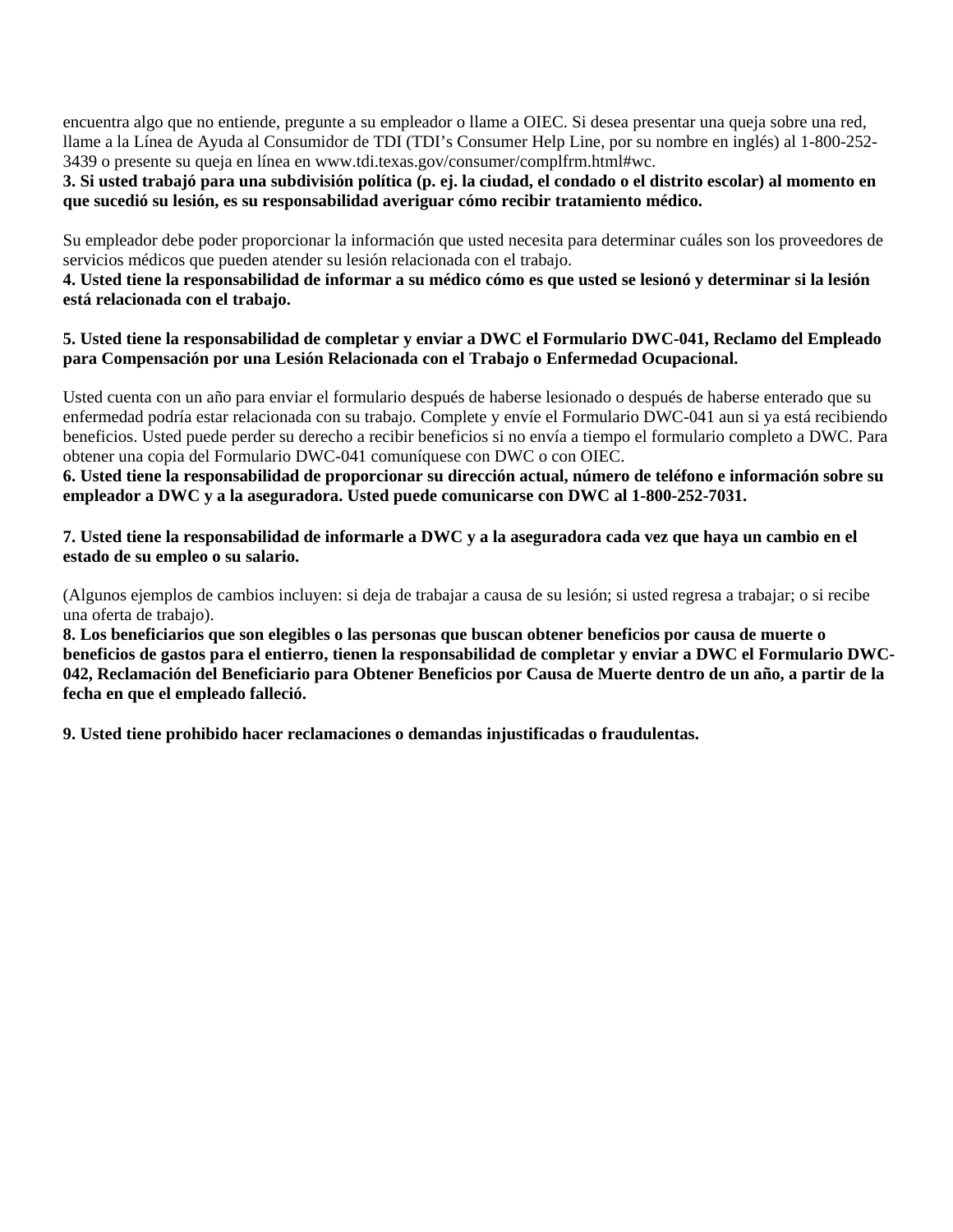

# TEXAS ASSOCIATION of COUNTIES

Risk Management Pool

#### Employee Notice of Political Subdivision Workers' Compensation Alliance (Alliance) Program Requirements

#### **Important Contact Information**

- Alliance website is www.pswca.org
- Alliance phone number is 1-866-99-PSWCA (1-866-997-7922)
- To contact your adjuster call 1-800-752-6301

#### Information, Instructions and your Rights and Obligations

Your employer has chosen the Political Subdivision Workers' Compensation Alliance (Alliance) to manage the health care and treatment you may receive if you are injured at work. The Alliance includes a panel of health care providers who are trained in treating work related injuries. They are also trained in getting people back to work safely.

If you are injured at work, tell your supervisor or employer immediately. The enclosed information will help you to seek care for your injury. Also, your employer will help with any questions about how to get treatment. You may also contact Texas Association of Counties via JI Specialty Service for any questions about your care and treatment for a work related injury. The Fund and your employer have formed a team to provide timely health care for injured workers. The goal is to provide quality medical care and return you to work as soon as it is safe to do so.

#### Injured employees' Rights and Obligations...

#### What to do if you are injured while on the job...

If you are injured while on the job, tell your employer as soon as possible. A list of Alliance treating doctors may be available from your employer. A complete list is also available online at http://www.pswca.org or, you may contact your adjuster directly at the following address and/or toll-free telephone number:

JI Specialty Services P.O. Box 160120 Austin, TX 78716 800-752-6301

#### In case of an emergency...

If you are hurt at work and it is a life-threatening emergency, you should go to the nearest emergency room. If you are injured at work after normal business hours, you should go to the nearest care facility.

Emergency care does not need to be approved in advance. "Medical emergency" is defined in Texas laws. It is a medical condition that comes up suddenly. There are acute symptoms that are severe enough that a reasonable person would believe that you need immediate care or you would be harmed. That harm would include your health or bodily functions being in danger or a loss of function of any body organ or part.

Claims Administrator, JI Specialty Services, Inc. P.O. Box 160120 · Austin, TX 78716 · 800-752-6301 · 512-427-2497 · FAX 512-346-9321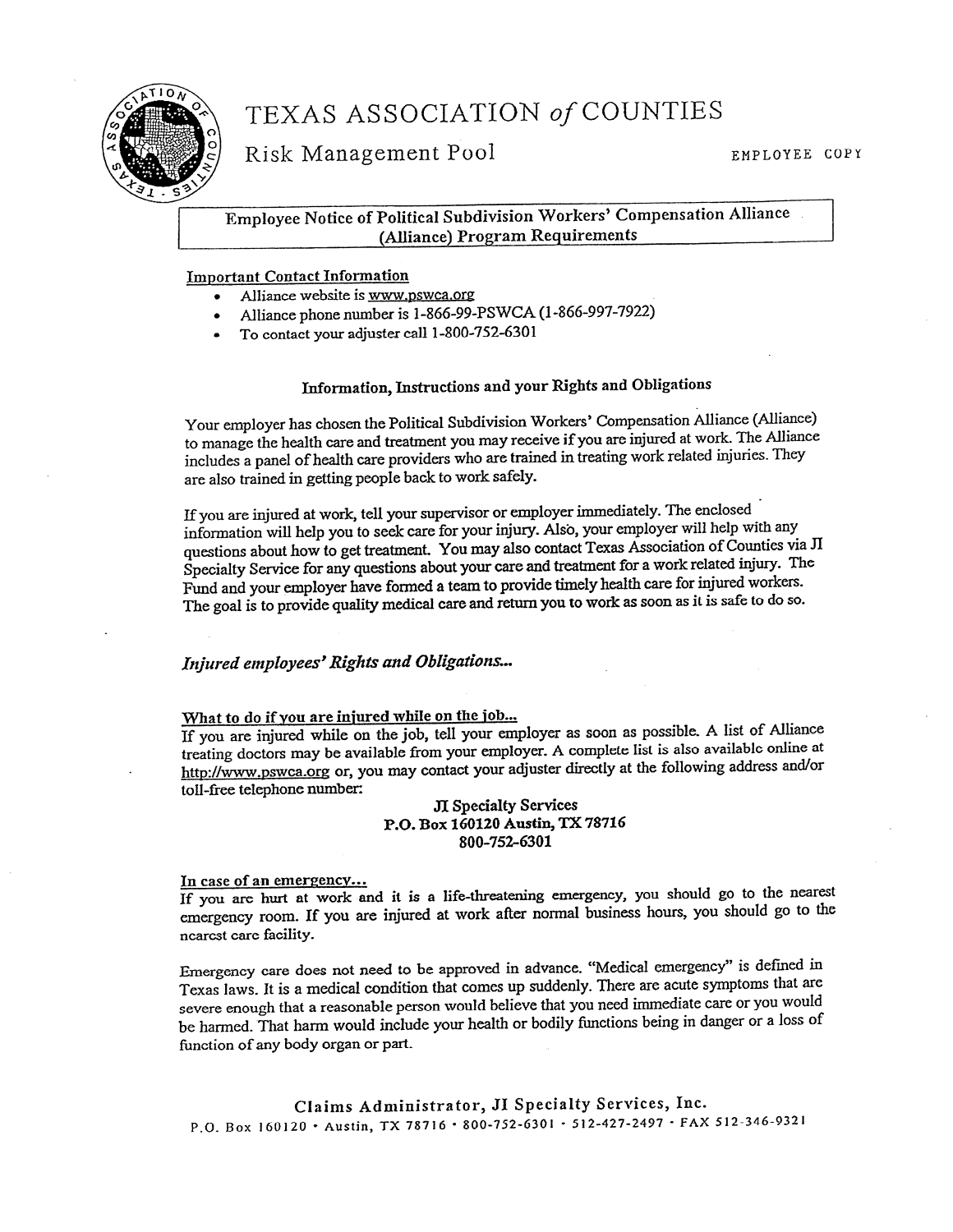After you receive emergency care, you may need ongoing care. You will need to select a treating doctor from the provider list. This list is available online at www.pswca.org If you do not have Internet access call 800-752-6301 or contact your employer for a list. The doctor you choose will oversee the care you receive for your work related injury. Except for emergency care you must obtain all health care and specialist referrals through your treating doctor.

#### **Choosing a Treating Doctor**

If you are injured at work, you must choose a treating doctor from the Alliance panel of providers. This is REQUIRED in order for the cost of your medical care for your work related injury to be covered. A provider listing is available through The Alliance website at www.pswca.org. It is updated weekly and identifies providers who are taking new patients.

If you were injured before your insurer contracted with the Alliance, and continue to receive treatment, you may be required to choose a treating doctor on the provider list.

If your treating doctor leaves the Alliance, we will inform you in writing. You will have the right to choose another treating doctor from the list of providers. If your doctor leaves the Alliance and you experience a life threatening or acute condition for which a disruption of care would be harmful to you, your doctor may contact your adjuster to request that you treat with him or her for an extra 90 days.

#### **Changing Doctors**

If you become dissatisfied with your initial choice of your treating doctor, you can complete the Pool JI-2, "Change of Treating Doctor Form" to select an alternate treating doctor from the list of Alliance doctors. This form is available at www.county.org and should be completed and submitted to your adjuster for approval prior to changing treating doctors.

#### Referrals

Health care services that you request will be made available on a timely basis as required by your medical condition. This includes referrals. Referrals will be made no more than 21 days after you make a request. You do not have to get a referral if you are in need of emergency care.

#### **Payment for Health Care**

Alliance doctors have agreed to look to the Fund for payments related to your health care. They will not look to you for payment. If you obtain health care from a doctor who is not on the list of Alliance doctors, without prior approval, you will be responsible for the cost of that care. You may only access non-Alliance health care providers and remain eligible for coverage of your medical costs if one of the following situations occurs:

- o Emergency care is needed. You should go to the nearest hospital or emergency care facility.
- o You do not live within a direct contracting program service area.
- O Your treating doctor refers you to a non-Alliance provider or facility AND your adjuster has approved the referral prior to treatment.